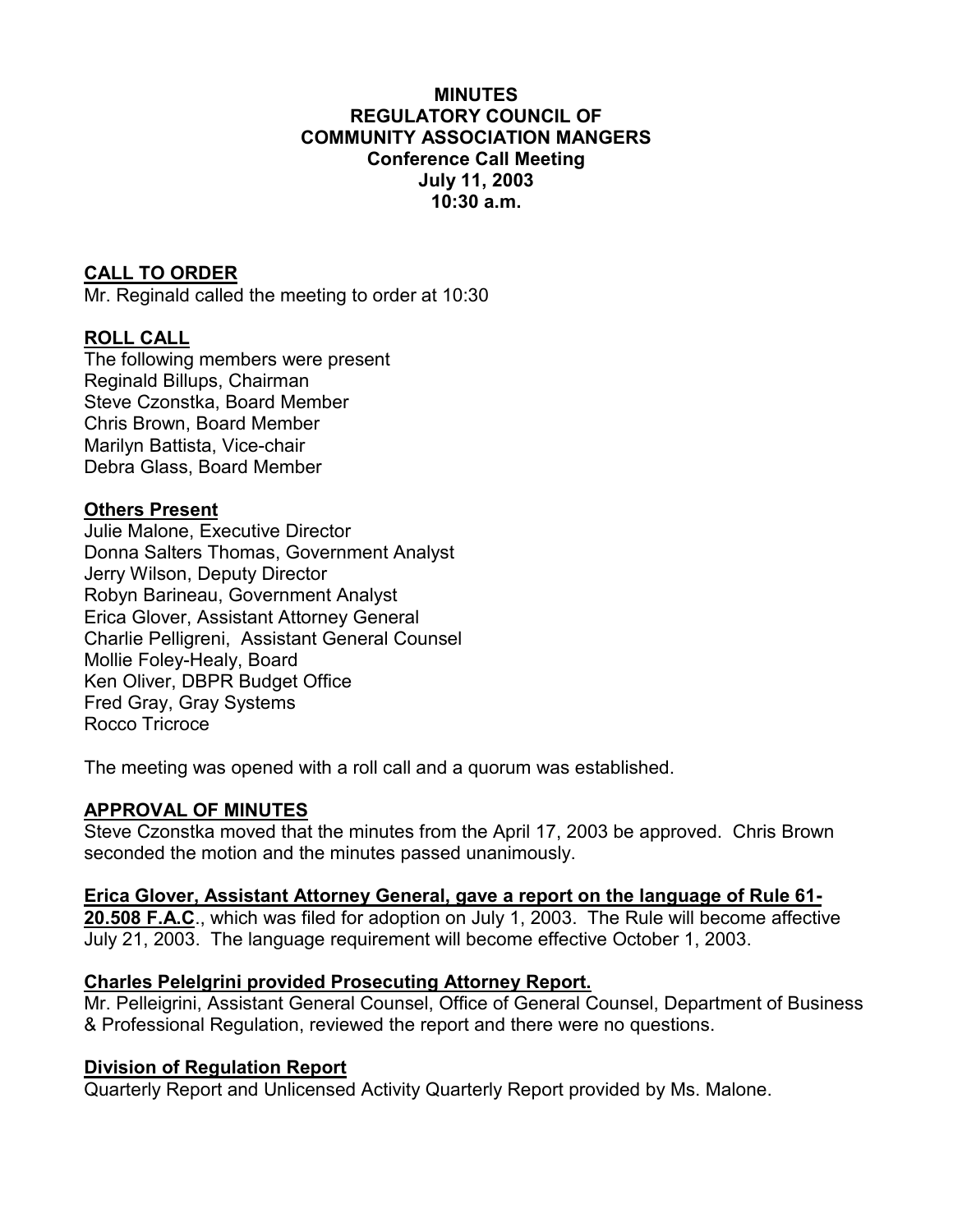Mr. Czonstka asked a question regarding notices of non-compliance citations filed in the last two columns –that they are all zeros –asked if that was an indication of the Council's effectiveness?

Jerry Wilson, Deputy Director of Professions addressed the Council regarding these questions. He explained that citations and notices of non-compliance are written in each board rule. Every Board was asked to come up with violations that can be handled through notices of noncompliance or citations which are not listed in Community Association Managers Rules so there is no authority to issue citations. Jerry indicated that this is something that can be developed as an alternative to investigations. If the Department is able to dispose of a case with a notice of non-compliance or citations, then investigative cost will be reduced.

Chris Brown expressed concern regarding 173 investigations completed what actions were taken if there were no citations?

Ms. Glover explained 455 gives the Council and Boards the authority to setup the rule for minor violations instead of going through the whole process. The CAM Council does not have that Rule as the (Regulations) has not told them that this is what they will allow. Although there are all zeros, something did happen with the 173 cases –they went through the full investigative process through the Office of General Council.

Mr. Czonstka asked if there is anything the Council could have to show if they are effective and achieving results? It was explained that Mr. Pelligrini's report would include that information.

The status of cases was in question by board members. Marilyn Battista asked that if a person violates 468, after it is investigated and proven, does legal have the authority to fine that person for non-compliance?

Ms. Glover made the suggestion that the Council request that Mr. Pellegrini show the status of the cases.

Mr. Billups indicated that the information that is being provided now is sufficient, and that the Council is missing information that once was provided in newsletters. It was stated that at the next meeting the Council would like the disposition of cases that has been resolved –in common language which would include the file number, cases and name. He also indicated that the Council needs the ability to issue citations.

Mr. Billups asked what must be done in regards to non-compliance and issuing citations? Ms. Glover responded that the Council needs to determine what violations they may consider minor from Rule 61-20.010. In 30 days of receipt of Rule & Law Books, all suggestions must be back to Ms. Malone for compilation.

### **Chairman's Report**

Mr. Billups thanked Fred Gray for organizing Florida Community Association Mangers Alliance for their support in the effort not to deregulate CAMs. The chairman also discussed looking at passing legislation to regulate management companies. This was significant because managers can have their licenses taken away, but it would not prevent the management companies from operating, as the Council has no regulatory authority over management companies. Also managers may have lost their license, but their companies continue to stay